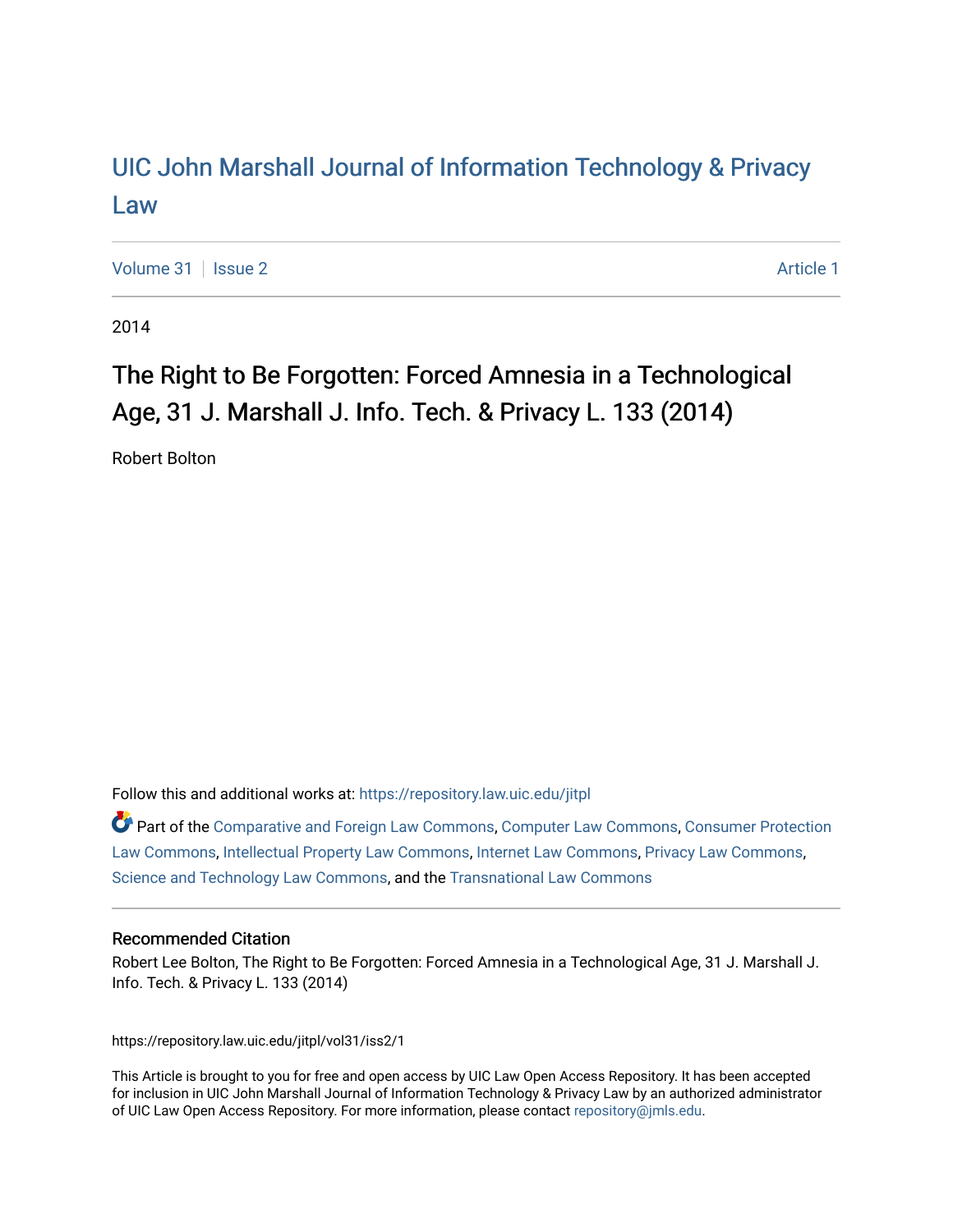### **ARTICLES**

## **THE RIGHT TO BE FORGOTTEN: FORCED AMNESIA IN A TECHNOLOGICAL AGE**

ROBERT LEE BOLTON III\*

#### INTRODUCTION

In the modern era, the connection between technology and one's personal life has increased the number of moments recorded for posterity. While in many circumstances this is an ideal opportunity for fond recollection, it has the downside of displaying for others our less flattering moments. Because the Internet has such a wide scope, once something has entered its domain, it is virtually impossible to permanently remove.<sup>1</sup> With a public increasingly perceiving this winnowing of privacy as a negative tendency,<sup>2</sup> legislators both at home and abroad have made proposals that attempt to place restrictions on what content social media is allowed to permanently retain.<sup>3</sup> In the United States, while there may be a significant economic interest in websites assuring their users that their data will be deleted upon request,<sup>4</sup> currently there is

3. *Id*.

 $\overline{a}$ 

133

<sup>\*</sup> Adjunct Professor at Pierpont Community and Technical College, at rl.bolton3@gmail.com. In addition to teaching, he will soon assume office as a magistrate judge for the State of West Virginia. He would like to thank W. Jonathan Cardi, Michael D. Green, Nick Oliveto, and John L. Bord for looking over earlier drafts of this article.

<sup>1.</sup> Omar Tene & Jules Polonetsky, *Big Data for All: Privacy and User Control in the Age of Analytics*, 11 NW. J. TECH. & INTELL. PROP. 239, 252 (2013).

<sup>2.</sup> John Hendel, *Why Journalists Shouldn't Fear Europe's 'Right to Be Forgotten'*, ATLANTIC (Jan. 25, 2012, 11:15 AM), http://www.theatlantic.com/technology/archive/2012/01/why-journalists-shouldnt-feareuropes-right-to-be-forgotten/251955/.

<sup>4.</sup> Felix Gillette, *Snapchat and the Erasable Future of Social Media*, BUSINESSWEEK (Feb. 7, 2013), *available at* http://www.businessweek.com/articles/2013- 02-07/snapchat-and-the-erasable-future-of-social-media.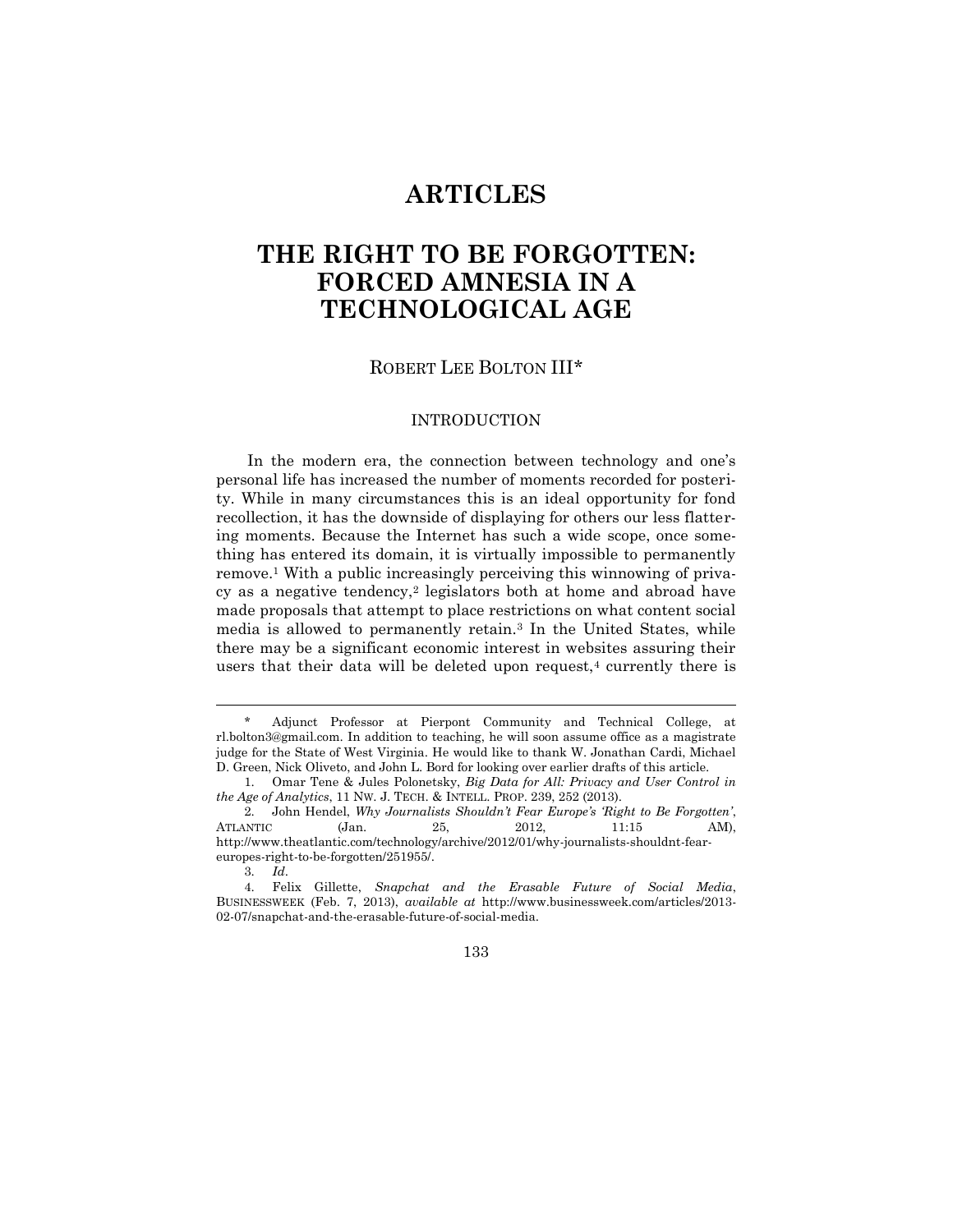largely no federal mandate to do so. As a result, most efforts have been initiated at the state level. The purpose of this paper is to provide an overview of foreign approaches to data retention by private parties, compare these to American efforts to regulate a subsection within the broader concept, and ultimately outline the positive and negative prospects such a reform movement would entail.

#### THE LAW ABROAD

In Europe, the right to have one's digital footprint removed is commonly referred to as *le droit à l'oubli*. ("the right to be forgotten").<sup>5</sup> This "right to be forgotten" has taken on a myriad of forms, but generally has two common elements: the use of fines against corporate entities who aid in distribution of prohibited materials, and the creation of a private tort action for wronged parties. Up until recent decades, most laws operated at the level of individual countries and were stated as a general principle only to be used in exceptional circumstances, rather than an active right. Looking first at France, the nation's law requires the retention of personal data for only a limited time suitable to the purpose for which it was originally acquired.<sup>6</sup> As a practical matter, this retention has become virtually indefinite because of the low standard for a justifiable excuse. Until the material becomes irrelevant, however, the law only requires removal of information that has become outdated, is false or misleading, or whose acquisition was prohibited by some other statute.7 Therefore, an adult who would post an unflattering picture of themselves or others on a social media site, so long as it accurately depicted what they were doing, could not be removed. The right to be forgotten in France is quite a different privilege from the right to not be observed.<sup>8</sup>

Finland, on the other hand, has embraced a much more expansive view of the right and the behavioral obligations it carries for others.<sup>9</sup> Rather than embrace a restrictive and potentially unenforceable burden on information providers, the country's parliament empowered the data protection ombudsman in 2001 to enforce laws forbidding potential or current employers from using digital means to acquire information on

<sup>5.</sup> Jeffrey Rosen, *The Right to Be Forgotten*, 64 STAN. L. REV. ONLINE 88-89 (2012).

<sup>6.</sup> *Online Privacy Law: France*, LIBRARY OF CONGRESS (Nov. 03, 2014), http://www.loc.gov/law/help/online-privacy-law/france.php.

<sup>7.</sup> Rolf Weber, *The Right to Be Forgotten: More Than a Pandora's Box?*, 2 JIPITEC 120, 122 (2011).

<sup>8.</sup> *Id*. at 124.

<sup>9.</sup> William McGeveran, *Finnish Employers Cannot Google Applicants*, INFO., L., & L. INFO. (Nov. 15, 2006), *available at* https://blogs.law.harvard.edu/infolaw/2006/11/15/finnish-employers-cannot-googleapplicants/.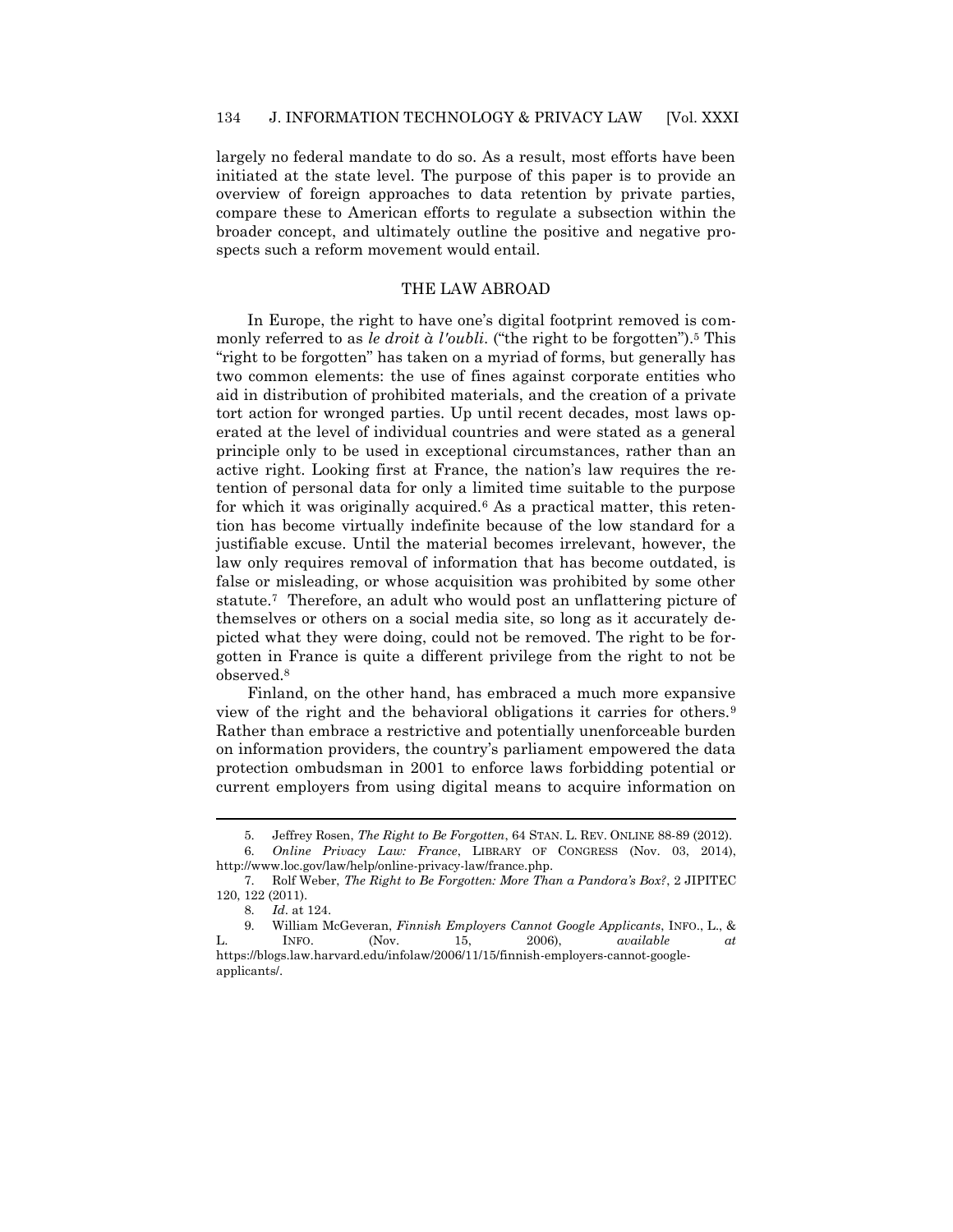an employee, absent their notification and consent.<sup>10</sup> This includes everything from viewing their social media to monitoring browser history and workplace emails and even conducting drug screening.<sup>11</sup> There is little to prevent the curious HR representative from scanning Google from the security of his home, but the risk of stiff penalties, if discovered, and the law's application in more real-world matters have a led to a relatively strong separation in the conception of an individual's personal and professional lives.

The laws for the rest of Western Europe vary in degree, but mostly are within the middle range of France and Finland's policies. For instance, Spain has adopted a temperate approach.12 One recent court case expressed skepticism that the right existed, but if it did, it was only applicable to natural persons.<sup>13</sup> Thus, while courts can force search engines to delete links to embarrassing news articles, which are legal under Spanish law about living citizens, the business that receives a bad review of its food or has a record of safety violations will be unable to have the information deleted.<sup>14</sup> For Germany, the high court has elevated the concept to the level of a constitutional right.<sup>15</sup> In one prominent case involving a pair of murderers later released from prison, Wikipedia was required to make it clear they were no longer incarcerated, but it did not have to remove the details of the crimes they committed.<sup>16</sup> In the United Kingdom, in contrast to its civil law counterparts, there is no recognized right to be forgotten *per se*, but there are strong defamation laws, permitting the removal of some content. <sup>17</sup> However, the United Kingdom's upper parliamentary body, the House of Lords, issued a report in early 2014 that strongly criticized the concept of a right to be forgotten, and it remains to be seen to what degree the country will pat-

<sup>10.</sup> Laki yksityisyyden suojasta työelämässä [Act on the Protection of Privacy in Working Life], 759/2004, FINLEX (2004), *translated at* http://www.finlex.fi/en/laki/kaannokset/2004/en20040759.pdf (Fin.).

<sup>11.</sup> *Id.* at ch. 3 § 9.

<sup>12.</sup> Pere Simon Castellano, *The Right to Be Forgotten Under European Law: A Constitutional Debate*, 16.1 LEX ELECTRONICA, Winter 2012, at 21, available at http://www.lex-electronica.org/docs/articles\_300.pdf.

<sup>13.</sup> Sonya Diehn, *Spanish Firm Loses 'Right to Be Forgotten' Case*, DEUTSCHE WELLE (Feb. 28, 2012), *available at* http://www.dw.de/spanish-firm-loses-right-to-beforgotten-case/a-15774283-1.

<sup>14.</sup> Peter Fleischer, *The Right to Be Forgotten, or How to Edit Your History*, PETER FLEISCHER: PRIVACY…? (Jan. 29, 2012), http://peterfleischer.blogspot.com/2012/01/rightto-be-forgotten-or-how-to-edit.html.

<sup>15.</sup> Meg Leta Ambrose, *It's About Time: Privacy, Information Lifecycles, and the Right to Be Forgotten*, 16 STAN. TECH. L. REV. 369, 381 n.77 (2013).

<sup>16.</sup> John Schwartz, *Two German Killers Demanding Anonymity Sue Wikipedia's Parent*, N.Y. TIMES, Nov. 12, 2009, at A13.

<sup>17.</sup> Defamation Act, 2013, c.23, § 13 (Eng.).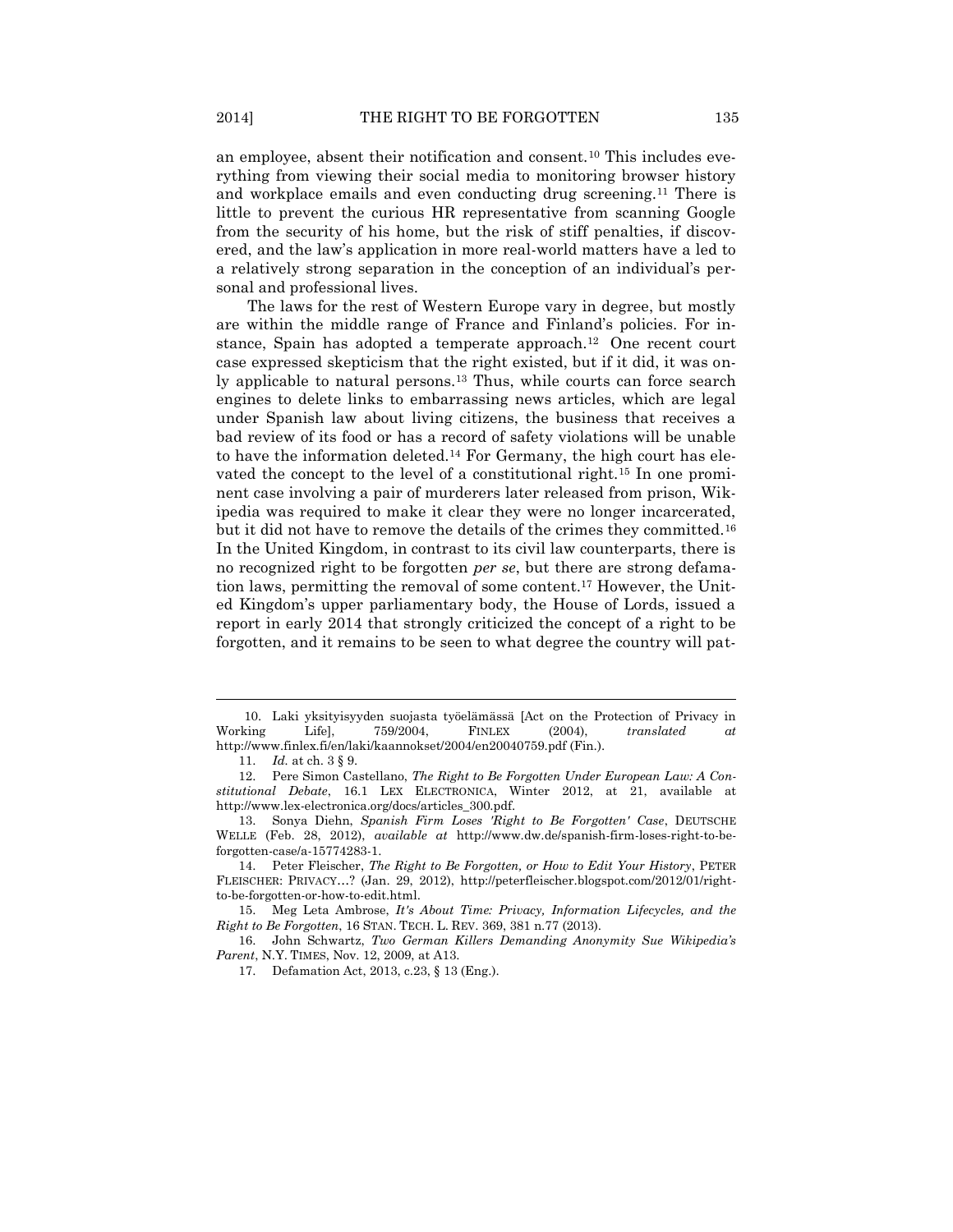tern itself after continental Europe.<sup>18</sup>

In recent years, however, there has been a trend towards much more aggressive enforcement of privacy rights. This endeavor has moved beyond the national level and is now being advocated by the European Union. One case, recently decided in May of 2014, involved a Spanish citizen who sued a subsidiary of Google within his country.<sup>19</sup> He requested that personal data relating to him be removed from its search results.<sup>20</sup> The Spanish court referred the case to the European Court of Justice, inquiring in part whether a European directive applied to Google as its data processing server was located in North America and if a person had the right to request removal. In its verdict, the European Court of Justice found, because Google had a subsidiary within the continent, that European laws were applicable and there was a right to be forgotten when the information is inaccurate, excessive, irrelevant, unnecessary, or inadequate.<sup>21</sup> However, such a right is not an absolute and must be settled on a case-by-case basis and weighed against other fundamental rights, such as freedom of speech.

One initiative undertaken at the beginning of 2012 had the European Commissioner for Justice, Fundamental Rights, and Citizenship introduce sweeping new proposed measures, noting in part, "If an individual no longer wants his personal data to be processed or stored by a data controller, and if there is no legitimate reason for keeping it, the data should be removed from their system."<sup>22</sup> This would encompass both public and private data controllers.<sup>23</sup> For the social media sites mentioned in the earlier hypothetical, each offense could produce a fine of up to  $\text{\textsterling}1,000,000$  or two percent of the company's annual revenue.<sup>24</sup> Responses to the proposal ranged from mildly positive, as a remedial measure for youthful mistakes, to extremely negative by risking a

<sup>18.</sup> *See generally,* EUROPEAN UNION COMMITTEE, EU DATA PROTECTION LAW: A "RIGHT TO BE FORGOTTEN," 2014-15, H.L. 40 (U.K.) *available at*  http://www.publications.parliament.uk/pa/ld201415/ldselect/ldeucom/40/40.pdf.

<sup>19.</sup> *See* Case C-131/12, Google Spain S.L. & Google Inc. v. Agencia Española de Protección de Datos, \_\_\_\_\_E.C.R. \_\_\_\_\_ (2014), *available at*  http://curia.europa.eu/juris/liste.jsf?num=C-131/12.

<sup>20.</sup> *Id.* at ¶ 21.

<sup>21.</sup> *Id.*

<sup>22.</sup> Viviane Reding, Vice President of the Eur. Comm'n, The EU Data Protection Reform 2012: Making Europe the Standard Setter for Modern Data Protection Rules in the Digital Age 5 (Jan. 22, 2012), *available at* http://europa.eu/rapid/pressReleasesAction.do?reference=SPEECH/12/26&format=PDF.

<sup>23.</sup> Rosen, *supra* note 5, at 90-91.

<sup>24.</sup> *Commission Proposal for a Regulation of the European Parliament and of the Council*, at 93, *COM* (2012) 11 final (Jan. 25, 2012), *available* http://ec.europa.eu/justice/data-protection/document/review2012/com\_2012\_11\_en.pdf.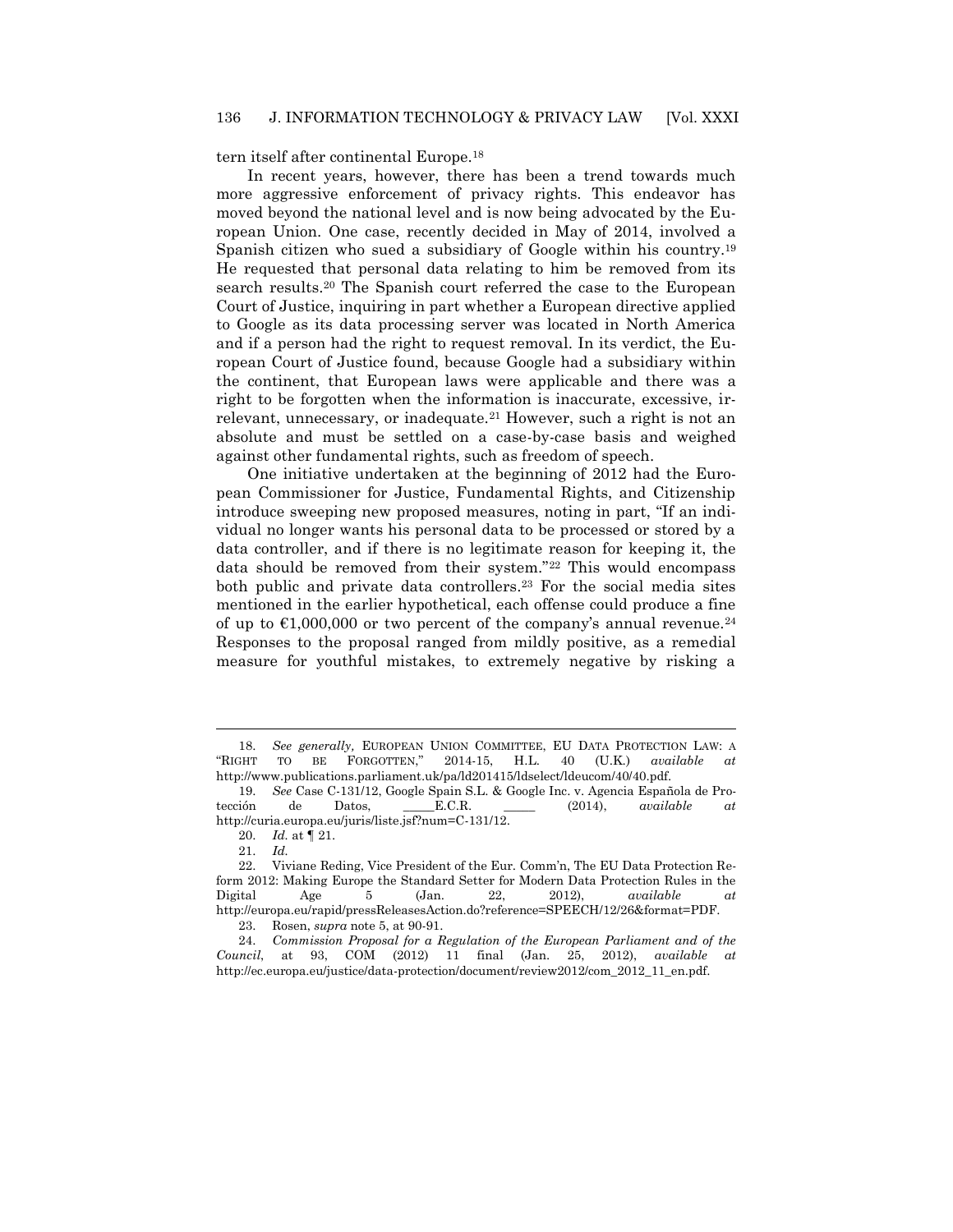chilling effect on free speech.<sup>25</sup> Although this particular proposal was ultimately rejected,<sup>26</sup> it does illustrate that the European Union, as a whole, is beginning to take a hard look at the nature of privacy with the arrival of new technology. It also demonstrates that the exact nature of such a right continues to see a nation-by-nation difference in approach while operating within a body seeking uniformity, $27$  and while still using the same terminology.

#### THE LAW AT HOME

Across the Atlantic, however, the United States has always possessed a much more limited concept of privacy.<sup>28</sup> Although the Fourth Amendment recognizes a right to privacy (or at least sanctuary of the home) through its requirement of obtaining a warrant for searches & seizures,<sup>29</sup> the restrictions of the Constitution have repeatedly been held inapplicable to private parties absent government cooperation.<sup>30</sup> Furthermore, it was not until the mid-1960s that privacy was recognized among the penumbra of civil rights protected under the Ninth Amendment.<sup>31</sup> Interestingly, the article that originally spurred a revision of constitutional law on the matter concerned itself with tort actions. Chastened by their own prior experiences with the press, Louis Brandeis and Samuel Warren's article "The Right to Privacy"<sup>32</sup> noted in the article's first paragraph, "That the individual shall have full protection in person and in property is a principle as old as the common law; but it has been found necessary from time to time to define anew the exact nature and extent of such protection."<sup>33</sup> They then proceeded to call for the creation of a tort action for wrongs like, amongst other

<sup>25.</sup> Matt Warman, *EU Fights 'Fierce Lobbying' to Devise Data Privacy Law*, TELEGRAPH (Feb. 9, 2012), *available at*  http://www.telegraph.co.uk/technology/internet/9069933/EU-fights-fierce-lobbying-todevise-data-privacy-law.html.

<sup>26.</sup> PETER DRUSCHEL ET AL., THE RIGHT TO BE FORGOTTEN – BETWEEN EXPECTATIONS AND PRACTICE, EUR. NETWORK & INFO. SEC. AGENCY (Nov. 20, 2012), *available at* https://www.enisa.europa.eu/activities/identity-andtrust/library/deliverables/the-right-to-be-forgotten/.

<sup>27.</sup> Roman Kwiecien, *The Primacy of European Union Law Over National Law Under the Constitutional Treaty*, 6 GER. L.J. 1479, 1484-85 (2005).

<sup>28.</sup> DAVID SEIPP, THE RIGHT TO PRIVACY IN AMERICAN HISTORY (Harv. Univ., Program on Info. Resources Pol., 1978) *available at*  http://pirp.harvard.edu/pubs\_pdf/seipp/seipp-p78-3.pdf.

<sup>29.</sup> *See* U.S. Const. amend. IV.

<sup>30.</sup> Rendall-Baker v. Kohn, 457 U.S. 830 (1982).

<sup>31.</sup> Griswold v. Connecticut, 381 U.S. 479 (1965).

<sup>32.</sup> Samuel Warren and Louis Brandeis, *The Right to Privacy*, 4 Harv. L. Rev. 193 (1890).

<sup>33.</sup> *Id*.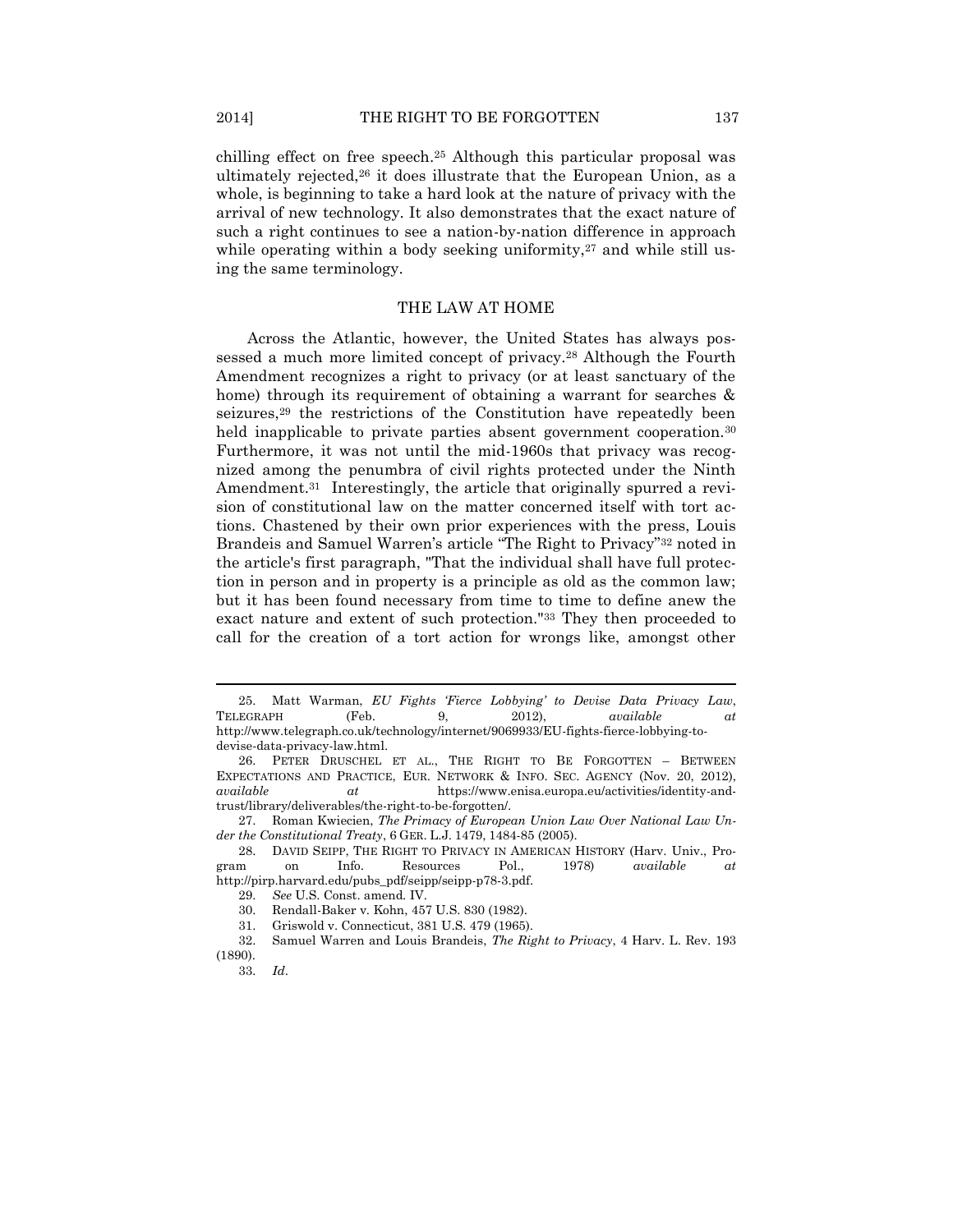#### 138 J. INFORMATION TECHNOLOGY & PRIVACY LAW [Vol. XXXI

things, the circulation of unauthorized pictures of private persons.<sup>34</sup>

Interestingly, the article also recognized that movement on this issue would likely march in step with free speech on the torts of defamation and emotional damage.<sup>35</sup> Since that time, American courts have recognized that a plaintiff must prove the falsity of a claim,<sup>36</sup> but have placed limitations on the disclosure of private facts. <sup>37</sup> They also allow for states to establish their own standards of liability for defamatory statements, subject to the limits of prior Supreme Court precedent.<sup>38</sup> This deference to the states in regulating tort actions as part of our country's federalism scheme has resulted in a broad array of approaches comparable to the right to be forgotten. While some state<sup>39</sup> and federal<sup>40</sup> courts have gone so far as to describe the idea as "Orwellian,"<sup>41</sup> others like the state of California have readily embraced the notion.

California has presented the most comprehensive version by far of these laws at the state level.<sup>42</sup> This is perhaps not entirely surprising as it is one of a relatively small number of states to recognize a right to publicity, and has significant parts of the technology industry located in Silicon Valley.<sup>43</sup> In 2013, two bills were passed in the state legislature that sought to ameliorate the perceived problem of "revenge porn."<sup>44</sup> While one punished the distribution of sexually explicit images without permission, the other, less-noticed bill gave juveniles the right to delete data provided by them.<sup>45</sup> Unlike the European approach, however, these bills used the threat of criminal sanctions as the main method of deterrence.<sup>46</sup> To disobey either law qualifies as a misdemeanor.<sup>47</sup>

This second law, which takes effect at the beginning of 2015, is the

 $\overline{a}$ 

37. Time, Inc. v. Hill, 385 U.S. 374 (1967).

39. *E.g.*, G.D. v. Kenny, 15 A.3d 300, 316 (N.J. 2011).

40. *E.g.*, Martin v. Hearst Corp*.*, No. 3:12cv1023 (MPS), 2013 WL 5310165, 5 (D. Conn. 2013).

41. Consider the memory hole of George Orwell's *1984* in which any record proving party leaders as fallible or dislikable, despite being true, is incinerated. GEORGE ORWELL, NINETEEN EIGHTY-FOUR (1949).

42. *See* CAL. PENAL CODE § 647 (2014); CAL. BUS. & PROF. CODE § 22581(b) (2014).

43. Mark Bartholomew, *A Right is Born: Celebrity, Property, and Postmodern Lawmaking*, 44 CONN. L. REV. 301, 355 (2011).

44. Erica Goode, *Once Scorned, but on Revenge Sites, Twice Hurt*, N.Y. TIMES, Sept. 24, 2013, at A11.

45. *Id.* 

46. CAL. PENAL CODE § 647 (2014).

47. Goode, *supra* note 44.

<sup>34.</sup> *Id*. at 195.

<sup>35.</sup> *Id.* at 197.

<sup>36.</sup> Adam Liptak, *Internet Battle Raises Questions About Privacy and the First Amendment*, N.Y. Times, June 2, 2003, at A13.

<sup>38</sup>*.* Gertz v. Robert Welch, Inc*.*, 418 U.S. 323, 347 (1974).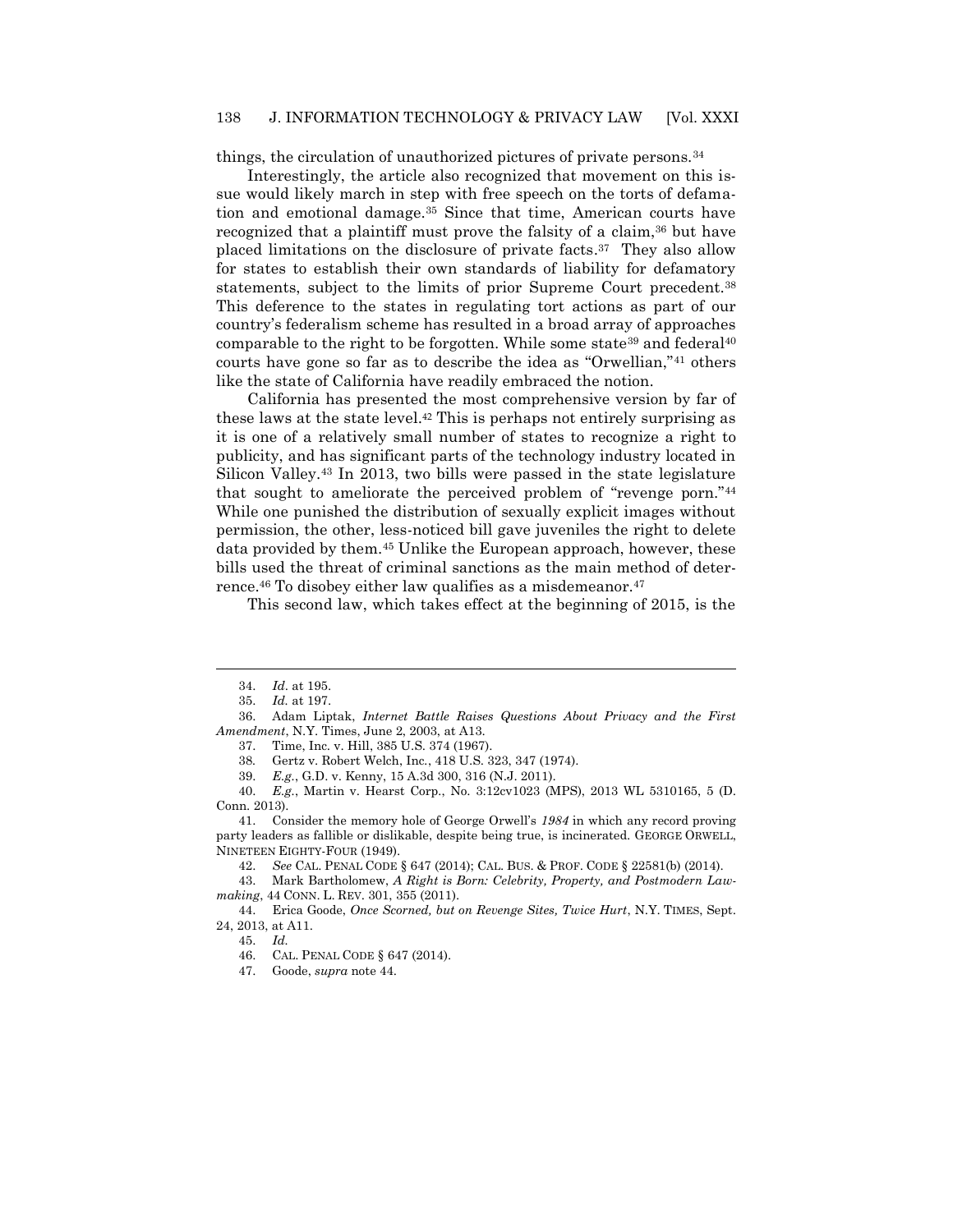one that most closely mirrored the right to be forgotten.<sup>48</sup> It is subject to five limitations: 1) the information cannot be subject to a federal or a state law which requires the maintenance of the content; 2) the content was stored on or posted by a third party, including any content or information posted by the minor that was stored, republished, or reposted by the third party; 3) the operator anonymizes the content or information posted by the minor in such a way that the one who posted it cannot be individually identified; 4) the minor does not follow the instructions provided by the operator on how to erase or require deletion of the information or content; or 5) the minor has received financial compensation or other consideration for providing the content.49 Part of the reason these exceptions were passed was to avoid potential free speech or federalism hurdles when the law is challenged.<sup>50</sup>

Although California was among the first states to adopt such a law,<sup>51</sup> there are signs that other states<sup>52</sup> and the federal government may be moving closer towards embracing similar measures.<sup>53</sup> The first criminal prosecution in the country occurred in New York and was dismissed in February of 2014 because, as the trial court pointed out, there was no statute on which a criminal sanction could be based.<sup>54</sup> While the prosecutors' efforts failed in this particular instance, it does illustrate that states are willing to exercise their authority to address what communities see as a growing problem. However, the states will likely remain limited in whom they may prosecute. Because the Communications Decency Act provides immunity from suit to Internet providers who host third-party content, so long as the content does not violate federal copyright or criminal law,<sup>55</sup> any efforts by the states will have a limited effect absent a federal statute. There have, however, been recent

 $\overline{a}$ 

52. Todd Richmond, *Bill Banning 'Revenge Porn' Passes Wisconsin Assembly Overwhelmingly*, CHI. SUN-TIMES (Nov. 12, 2013), *available at* http://www.suntimes.com/news/nation/23719333-418/bill-banning-revenge-porn-passeswisconsin-assembly-overwhelmingly.html.

54. People v. Barber, 2013 NY059761, N.Y. L.J. 1202644738008, at \*1 (N.Y. Crim. Ct., *decided* Feb. 18, 2014).

55. 47 U.S.C. § 230(e)(3) (2014).

<sup>48.</sup> *Compare* CAL. BUS. & PROF. CODE § 22581(b) (2014), *with Online Privacy Law: France*, LIBRARY OF CONGRESS (Nov. 03, 2014), http://www.loc.gov/law/help/onlineprivacy-law/france.php.

<sup>49.</sup> CAL. BUS. & PROF. CODE § 22581(b) (2014).

<sup>50.</sup> Goode, *supra* note 44.

<sup>51.</sup> Somewhat disturbingly, only a single member of the Senate body voted against the proposed law, expressing concern over vagueness and potential restrictions on free speech. Samantha Tata, *Calif. Lawmakers Pass "Revenge Porn" Bill*, NBC LOS ANGELES (Sep. 13, 2013, 6:10AM), http://www.nbclosangeles.com/news/local/Cyber-Revenge-Porn-California-Law-Gov-Jerry-Brown-223549611.html.

<sup>53.</sup> Pam Greenberg, *State 'Revenge Porn' Legislation*, NAT'L CONF. OF ST. LEGIS. (Nov. 19, 2014), http://www.ncsl.org/research/telecommunications-and-informationtechnology/state-revenge-porn-legislation.aspx.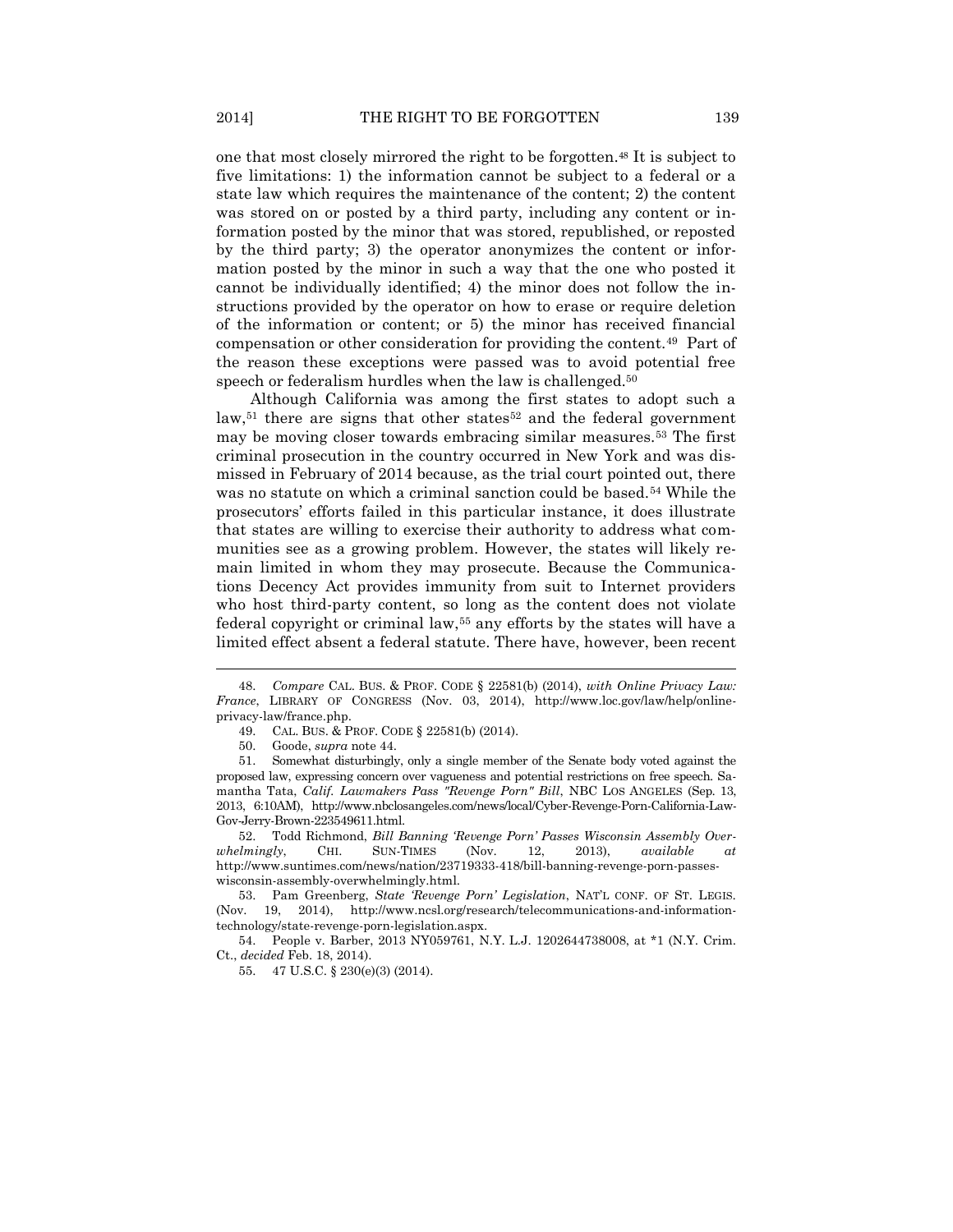efforts at moving a bill through Congress that would embrace standards similar to those of California's law.<sup>56</sup> Although concerned primarily with digital sexual content, it is not difficult to imagine a more systematic approach could be forthcoming.

#### IS THE LAW GOOD POLICY?

With an increasingly prominent debate in American society over the proper scope of government in the regulation of privacy rights, now would be the proper time to hold a discussion on whether this country wants to embrace the European approach. At first glance, the laws certainly have significant appeal.<sup>57</sup> Virtually everyone can imagine an instance of youthful indiscretion that they would be aghast to see displayed for the world forty years later. Likewise, the European approach has not shut down the vibrant discussion that frequently occurs on the Internet.

Perhaps the most glaringly obvious contrast is that the United States is not Europe in its legal ideas.<sup>58</sup> While each European nation has entered a post-industrial era, the United States has remained economically vibrant in part because corporations seek to operate in locations where they will face fewer restrictions. It might send a negative message to data-driven businesses if they know they will face similar impediments here as they would in Europe. The Federal Trade Commission has already spoken positively about European standards through reciprocity agreements,<sup>59</sup> and these efforts have attracted substantial attention as a potential indicator of future efforts.<sup>60</sup>

Furthermore, there is the question of a coherent policy. One of the reasons why the most recent proposals in Europe failed was because they were held to be impractical. The European agency tasked with en-

<sup>56.</sup> Steven Nelson, *New Federal Legislation Could Take a Nip Out of 'Revenge Porn,'* U.S. NEWS & WORLD REP. (Nov. 21, 2013), http://www.usnews.com/news/articles/2013/11/21/new-federal-legislation-could-take-a-nipout-of-revenge-porn.

<sup>57.</sup> *See generally*, Danielle Citron, *Civil Rights in the Digital Age*, *in* THE OFFENSIVE INTERNET: SPEECH, PRIVACY, AND REPUTATION (Saul Levmore & Martha C. Nussbaum eds., 2010), *available at*  https://www.suffolk.edu/documents/jhtl\_book\_reviews/Patel11.pdf.

<sup>58.</sup> James Whitman, *The Two Western Cultures of Privacy: Dignity Versus Liberty*, 113 Yale L. J. 1151, 1156 (2004).

<sup>59.</sup> F.T.C., PROTECTING CONSUMER PRIVACY IN AN ERA OF RAPID CHANGE: RECOMMENDATIONS FOR BUSINESSES AND POLICYMAKERS, F.T.C. REP. 10 (Mar. 26, 2010), *available at* http://www.ftc.gov/sites/default/files/documents/reports/federal-tradecommission-report-protecting-consumer-privacy-era-rapid-change-

recommendations/120326privacyreport.pdf.

<sup>60.</sup> Meg Ambrose & Jef Ausloos, *The Right to Be Forgotten Across the Pond*, 3 J. Info. Pol. 1, 9 (2013).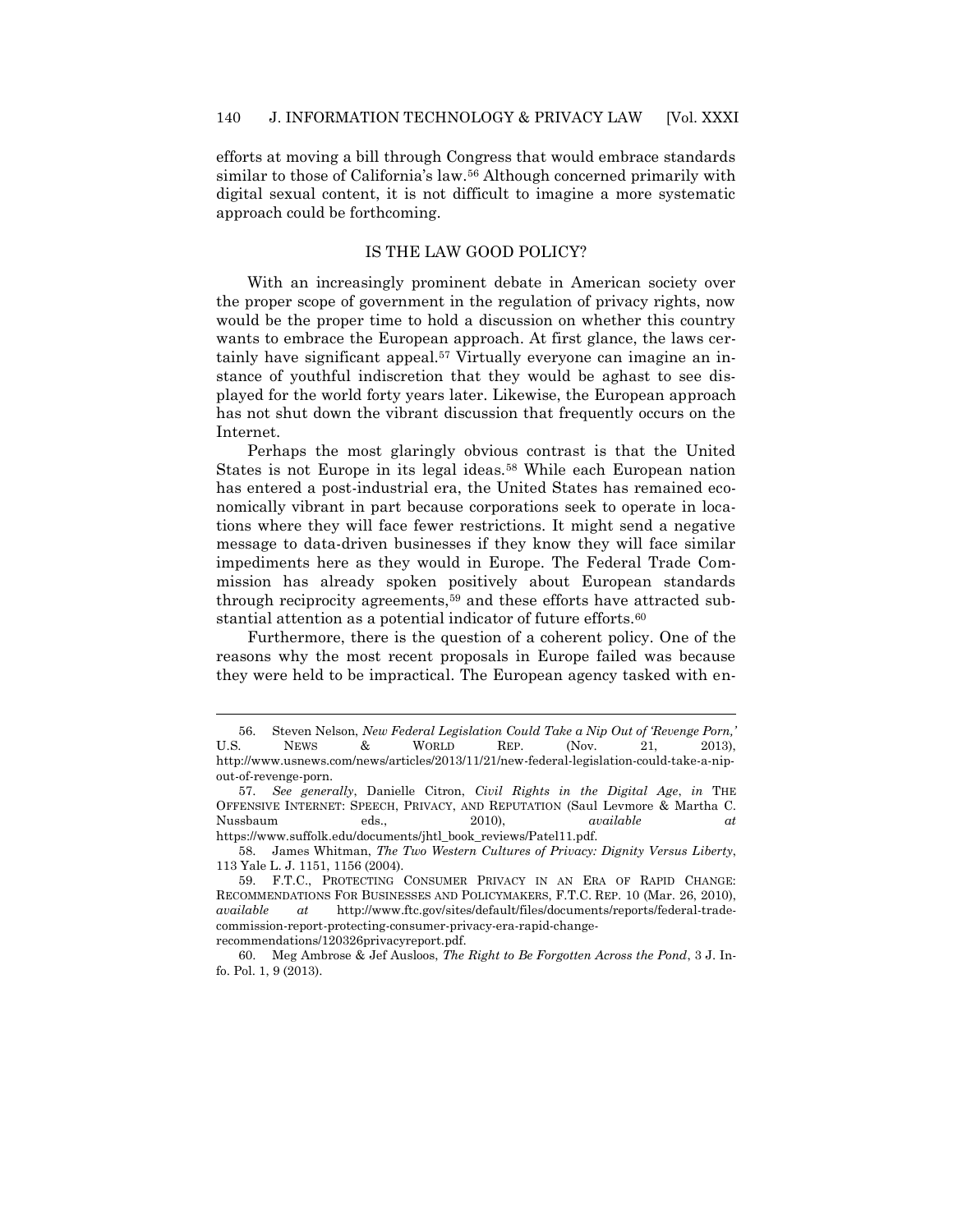forcing the measures presented a report outlining why they would be bad policy and gave two hypotheticals:

For instance, consider a photograph depicting Alice and Bob engaged in some activity at a given time and place. Suppose Alice wishes the photo to be forgotten, while Bob insists that it persist. Whose wishes should be respected? What if multiple people appear in a group photo? Who gets to decide if and when the photo should be forgotten? In another example, Bob incorporates part of a tweet he receives from Alice into a longer blog post of his own. When Alice later exercises her right to remove her tweet, what effect does this have on the status of Bob's blog post? Does Bob have to remove his entire blog post? Does he have to remove Alice's tweet from it and rewrite his post accordingly? What criteria should be used to decide?<sup>61</sup>

This is the problem at the center of most debates over the Internet. Because it is such an expansive domain, if even a limited number of people repost a prohibited image, it can expand exponentially until tracking down every instance of the datum is impossible.<sup>62</sup>

Although American case law is rife with similar disputes, courts generally have taken a limited view of the ability to retract information you voluntarily make available to others.<sup>63</sup> There is also something to be said for the deterrence value. If an individual presents an obnoxious or unflattering statement about himself because he is aware it can be deleted with impunity, he might remain unenlightened that his actions occasionally have consequences. However, if forced to be made aware that his behavior is unacceptable through social shaming, it might encourage people to operate with greater decorum.<sup>64</sup> Although there are instances when people have their data taken and exposed unwillingly through hacking or physical theft, the occasions when it is given to others voluntarily with foreknowledge of its potential distribution seem somewhat more difficult to defend.

The previous hypotheticals lead to perhaps the most contentious talking point over the right to be forgotten: free speech. No one disputes privacy has significant benefits.<sup>65</sup> However, in an age when newspapers frequently incorporate tweets and other public comments by prominent citizens, embracing a right to be forgotten could severely limit a journalist's ability to perform their job effectively. Indeed, in recent years the actions of public officials over digital forums have led to important de-

<sup>61.</sup> DRUSCHEL, *supra* note 22, at 7*.*

<sup>62.</sup> Alex Kozinski, *The Dead Past*, 64 Stan. L. Rev. 117, 124 (2012).

<sup>63.</sup> Wolf v. Regardie, 553 A.2d 1213, 1221 (D.C. 1989) ("it is widely recognized that the interests in privacy fade when the information published already appears on the public record").

<sup>64.</sup> Rosen, *supra* note 5, at 90-91.

<sup>65.</sup> *See generally*, Charles Fried, *Privacy*, 77 YALE L. J. 475 (1968).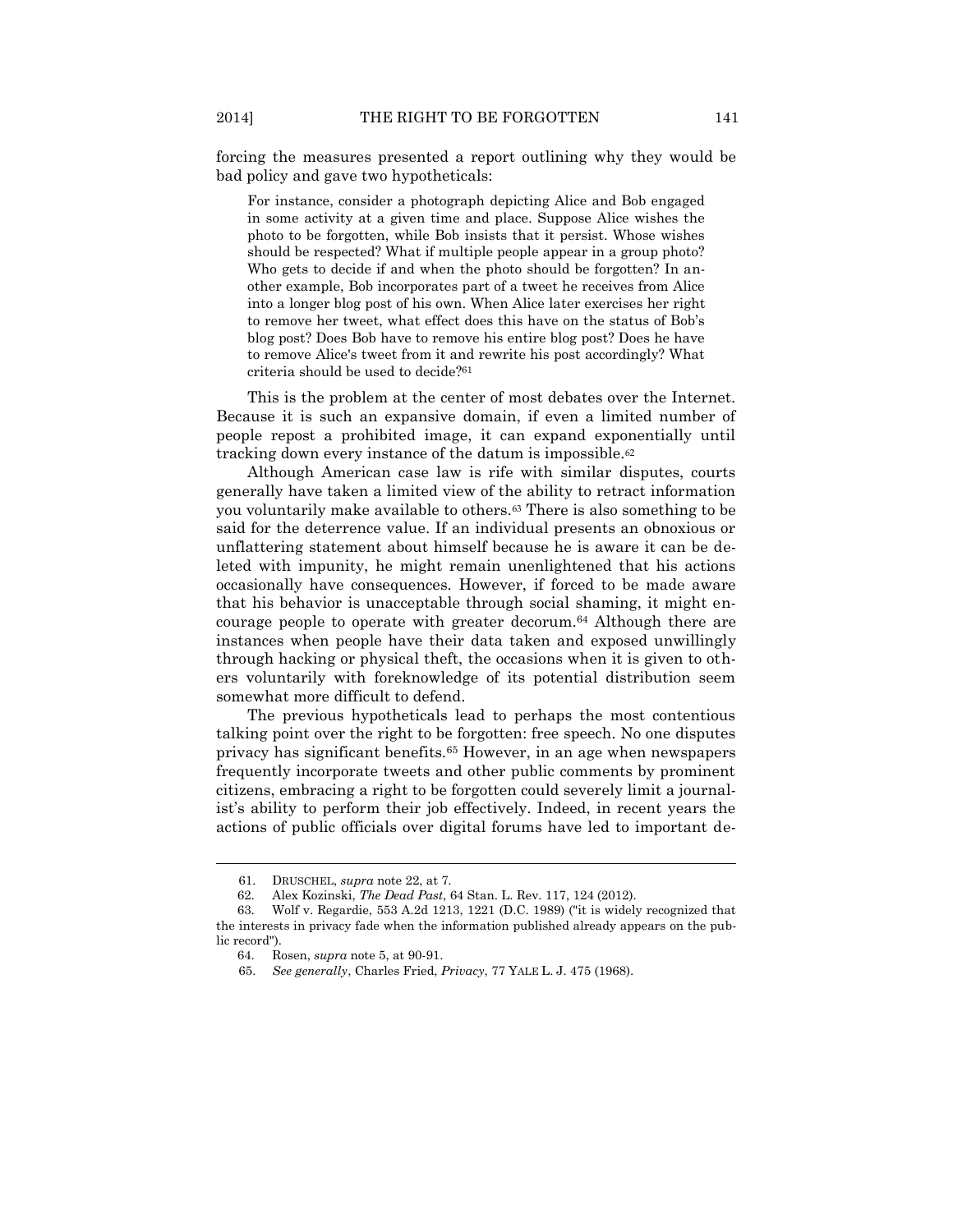bates amongst the electorate that might otherwise have been prevented had such a right to be forgotten been established. <sup>66</sup> The Supreme Court has long held that information acquired legally, even if distasteful, has a right to be disseminated if true.<sup>67</sup> Some Justices, like Hugo Black, rejected altogether the notion of right to privacy or suits for defamation when distributing unflattering materials.<sup>68</sup> Even for those favoring a more moderate tone, a number of prominent First Amendment scholars have stated the current case law weighs heavily against the constitutionality of many right to be forgotten statutes.<sup>69</sup> If a statute could be crafted that is legally permissible, it could have unforeseen consequences and a chilling effect<sup>70</sup> harmful to a democratic society that places a high value on the marketplace of ideas.<sup>71</sup> If information relevant to a legitimate political or social debate is barred from being accessed by others, it limits the ability of citizens to create informed opinions.

In addition to the issues of federalism, economic harm, and threats to speech that a right to be forgotten potentially poses, there is a final problem: its lack of clarity. As one scholar admitted, "[N]obody seems to have any very clear idea what [it] is."<sup>72</sup> While this might be expected in debating the boundaries of any right, the statement applies even to the terms for information handling. In the tech world, deletion and erasure carry two very different connotations; the former implies a limitation of access by anyone other than the data holder, while the latter means a complete removal of control even by the former data holder.<sup>73</sup> Unsurprisingly, many legislatures unfamiliar with the terminology use the former term, and thus may provide a reasonable defense to anyone charged with violating the statute. Additionally, while these laws are drafted to tackle specific problems like revenge porn, poorly worded statutes are often abused in ways never foreseen by legislators. As an alternative, it might be better to strictly enforce statutes already on the books, such as the cyberstalking provisions of the Violence Against

<sup>66.</sup> Katie Glueck, *Anthony Weiner Concedes, Flips Off Reporter*, POLTICO (Sept. 10, 2013, 10:54 PM), http://www.politico.com/story/2013/09/anthony-weiner-nyc-mayor-race-2013-96597.html.

<sup>67.</sup> Florida Star v. B.J.F*.*, 491 U.S. 524 (1989).

<sup>68.</sup> Rosenblatt v. Baer, 383 U.S. 75, 95 (1966)(Black, J., dissenting).

<sup>69.</sup> Zhang v. Baidu.com Inc., No. 11 Civ. 3388 (JMF), 2014 WL 1282730 (S.D.N.Y. 2014) (finding that search engine results are constitutionally protected speech); Eugene Volokh, *Freedom of Spreech and Information Privacy: The Troubling Implications of the Right to Stop People From Speaking About You*, 52 STAN. L. REV. 1049 (2000).

<sup>70.</sup> Volokh, *supra* note 69, at 1098.

<sup>71.</sup> Abrams v. United States, 250 U.S. 616, 630 (1919) (Holmes, J., dissenting).

<sup>72.</sup> Judith Jarvis Thomson, *The Right to Privacy*, *in* PHILOSOPHICAL DIMENSIONS OF PRIVACY: AN ANTHOLOGY 272, 286 (Ferdinand David Schoeman ed., 1984).

<sup>73.</sup> Napoleon Xanthoulis, *The Right to Oblivion in the Information Age: A Human-Rights Based Approach*, 10 U.S.-CHINA L. REV 84, 90-91 (2013).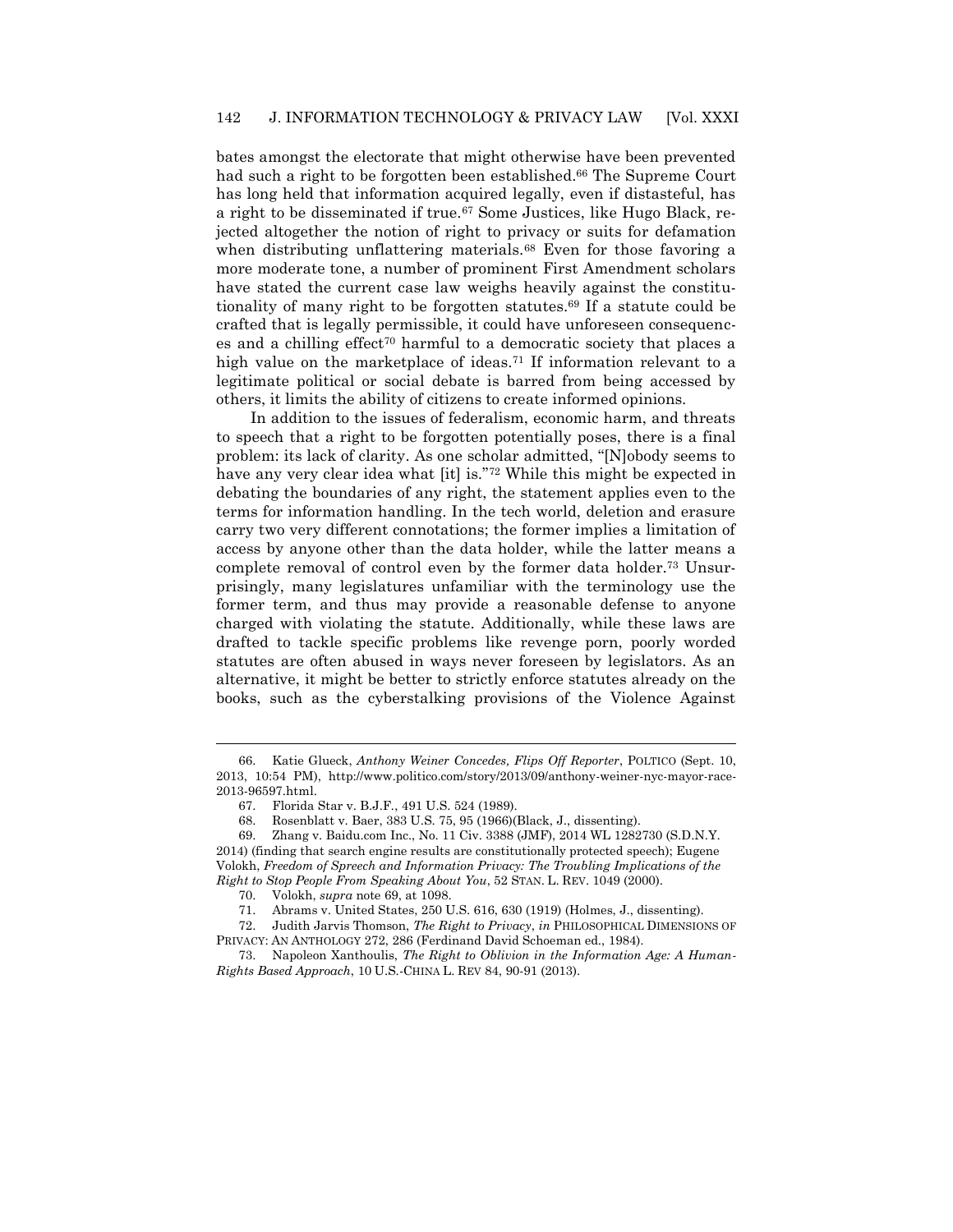Women Act,<sup>74</sup> or revise the Copyright Code.<sup>75</sup> Even California, which has the option of criminal sanctions at its disposal, has frequently elected to target large-scale traffickers for related criminal activities instead. <sup>76</sup> Another approach has suggested that Congress recognize a limited right "through adoption of a default contract rule where an implied covenant to delete user-submitted data upon request is read into website terms of service contracts."<sup>77</sup> If a legislature is determined to create a new statute, an approach like Finland's restrictions on the accessing of data in certain circumstances would be a better method than making actions like erasure compulsory.

Looking over the numerous arguments against the right to be forgotten, it is understandable why many would oppose it. If, however, our legislative bodies choose to embrace the European path, they must consider a few points. First, they must consult with technology and intellectual property experts before passing a law; if a court distinguishes between erasure (which implies complete elimination of all data) and deletion (which is mere removal of visibility), the statute loses all of its benefits by providing unsympathetic judges with a reading of the statutory language that can avoid a finding of guilt in most circumstances, while ameliorating none of its harms because it retains incoherent and overly broad language. Second, legislatures must insert a good faith effort provision. To expect an entity like Facebook or Twitter to effectively manage every one-on-one interaction is virtually impossible, and so long as they competently handle reported grievances, they should not be subject to sanctions. Third, private tort actions should be barred. Because private tort actions are often subject to abuse,<sup>78</sup> it would be better to disallow them at least until a criminal conviction. However, there is a reasonable concern over whether a private action would unfairly advantage those with substantial financial resources to intimidate others over a comparatively small harm.<sup>79</sup> Finally, even if none of the other proposals are followed, the federal government should take the lead on the creation of a right to be forgotten. As seen from the first section of this paper, there is a patchwork of approaches on the other side of the

<sup>74.</sup> 18 U.S.C. § 2261A(2) (2014).

<sup>75.</sup> Derek Bambauer, *Exposed*, 98 MINN. L. REV. 2025, 2029 (2014).

<sup>76.</sup> Press Release, St. of Cal. Dep't of Just., Off. of Att'y Gen., Attorney General Kamala D. Harris Announces Arrest of Revenge Porn Website Operator (Dec. 10, 2013), *available at* https://oag.ca.gov/news/press-releases/attorney-general-kamala-d-harrisannounces-arrest-revenge-porn-website-operator.

<sup>77.</sup> Robert Kirk Walker, Note, *The Right to Be Forgotten*, 64 HASTINGS L.J. 257, 257 (2012).

<sup>78.</sup> David Adkins, Note*, Right to Privacy?: Why the Private Facts Tort Cannot Coexist with the First Amendment*, 2 FIRST AMEND. L. REV. 325 (2004).

<sup>79.</sup> Harry Kalven, Jr., *Privacy in Tort Law - Were Warren and Brandeis Wrong?*, 31 L. & CONTEMP. PROBS. 326 (1966).